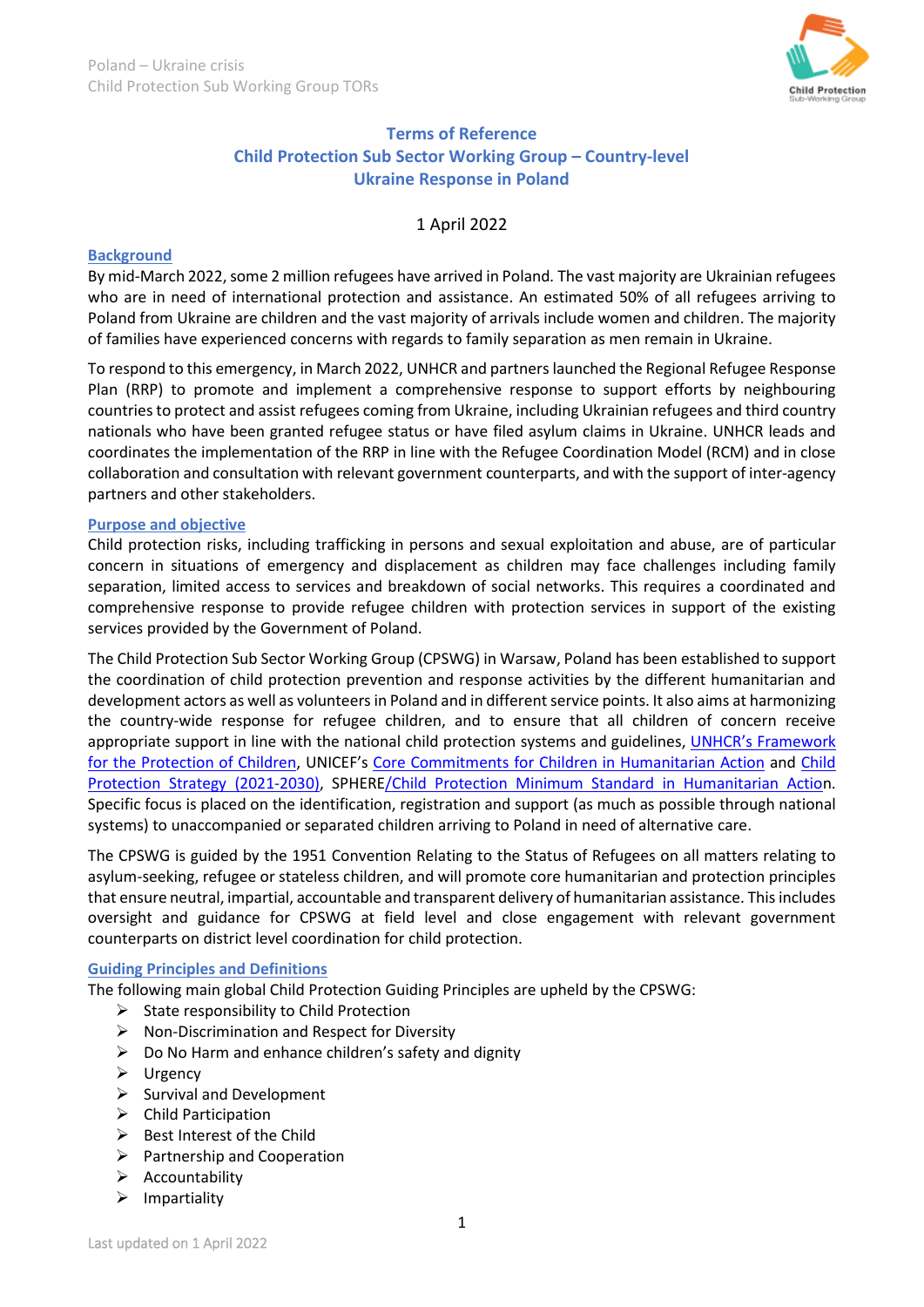## Poland – Ukraine crisis Child Protection Sub Working Group TORs



## **Structure of the Refugee CPSWG**

The CPSWG at national level takes place in Warsaw (currently through online MS Teams facilitation) and functions as the overall coordinating body to ensure child protection activities for refugee children are implemented. The CPSWG is co-led by FDDS, UNHCR and UNICEF with a view to gradually ensure national leadership and involvement of the Ministry of Family, Labour and Social Policy. At the border, child protection actors will be coordinated through a field-based CPSWG in Rzeszow. Sub-national Child Protection Sub Sector Working groups will be established based on needs and actors on the ground.

In line with the RRP strategy, further integration, synergies as well as linkages should be developed with the national child protection framework under the responsibility of the Ministry of Family, Labour and Social Policy. Under the RRP Interagency coordination structure, the CPSWG is a sub sector working group to the overall national Protection Sector Working Group co-chaired by UNHCR and the Helsinki Foundation with weekly reporting requirements.

# **REFUGEE COORDINATION ARCHITECTURE IN POLAND**



**Government of Poland & UNHCR** 

The CPSWG will meet every Wednesday from 14:00-15:00. The meeting will take place virtually through MS teams until physical meetings can be resumed in a safe manner. Extraordinary meetings may be held, and task forces may be created by the co-chairs and at the request of members of the SWG, or as per urgency and prioritisation of interventions on a national and sub-national level as they arise. These ad-hoc Task Forces report to the national CPSWG.

## **Accountabilities**

Consistent with the overall objectives, priorities and targets in the RRP, the SWG is accountable for:

- Development of a sector strategy in line with the RRP, in accordance with the Inter-Sector Coordination Group (ISCG) and the relevant government procedures and response plans;
- Oversight and support for effective and inclusive Child Protection Sub-sector coordination at subnational and field level;
- Promote effective inter-agency programme implementation, supported by common needs assessments/gaps and capacities analysis, programme design, to maximize impact, prevent overlap and minimize gaps;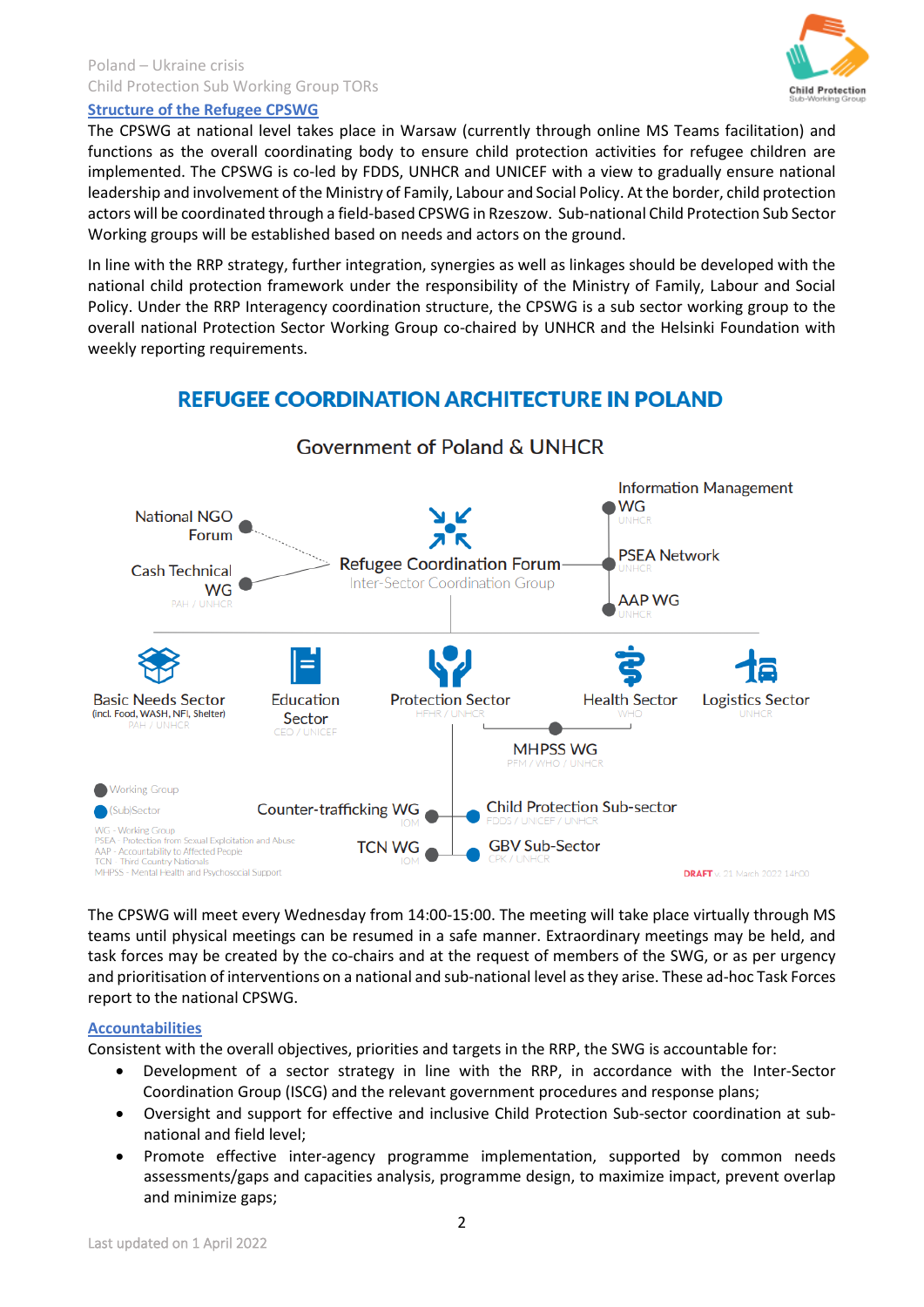#### Poland – Ukraine crisis Child Protection Sub Working Group TORs



• Contribute to common advocacy and resource mobilization platforms; and monitor progress against key indicators and targets as set out in the RRP.

#### **Membership**

The CPSWG is open to all actors implementing child protection programmes for refugees and host communities, be they Government, UN/inter-governmental organisations, or non-governmental organisations (both national, sub-national and international). The CPSWG co-chairs hold the responsibility to brief interested agencies on the ToRs, work plan and the CPSWG strategy, in addition the roles and responsibilities of the members. All members of the CPSWG comit to adhere to the [Minimum Standards for](https://alliancecpha.org/en/CPMS_home)  [Child Protection in Humanitarian Action.](https://alliancecpha.org/en/CPMS_home)

#### **Leadership**

The CPSWG sector is co-led by FDDS (Empowerment of the Child Foundation), UNHCR and UNICEF at national level (Warsaw) with gradual alignment and integration of the Ministry of Family, Labour and Social Policy.

#### The co-leads shall have the responsibility of:

- Facilitate weekly sector coordination meetings and enable meaningful participation of all members;
- Coordinate activities of partners in the CPSWG, in an inclusive and transparent manner, respecting their mandates and programme priorities, to achieve the objectives set out in the RRPs;
- Develop strategies and monitor progress towards RRP targets;
- At national and field level, ensure monitoring of child protection risks and policies;
- Share information about needs/gaps analysis to guarantee a common understanding by all partners of the sector's needs, to ensure that the strategy's objectives and targets are met;
- Encourage the use of common needs assessment and monitoring tools, and ensure timely and accurate reporting by all partners;
- Provide relevant inputs to the RRP, contingency planning and other processes;
- Provide technical support on child protection to partners;
- Participate in all inter-agency (IA) coordination meetings and other relevant IA processes to ensure that appropriate linkages are made with other sector's objectives and strategies;
- Compile relevant information on policies relating to the protection of children, including on unaccompanied or separated children;
- Develop communication strategies towards refugee children on information on access and services in a child-friendly way.

## **Field – National Coordination**

The field-based CPSWGs report to the Warsaw-based CPSWG and provide relevant information on the situation and development of child protection concerns at border crossing points, reception facilities/ and centres. Coordinators are responsible to create, maintain and strengthen linkages between the field-based SWGs and the national SWGs.

#### **Revisions of ToRs**

Due to the rapidly evolving situation of the Ukraine crisis and the high influx of refugees to Poland, the ToRs are revised on a regular basis and updated as required.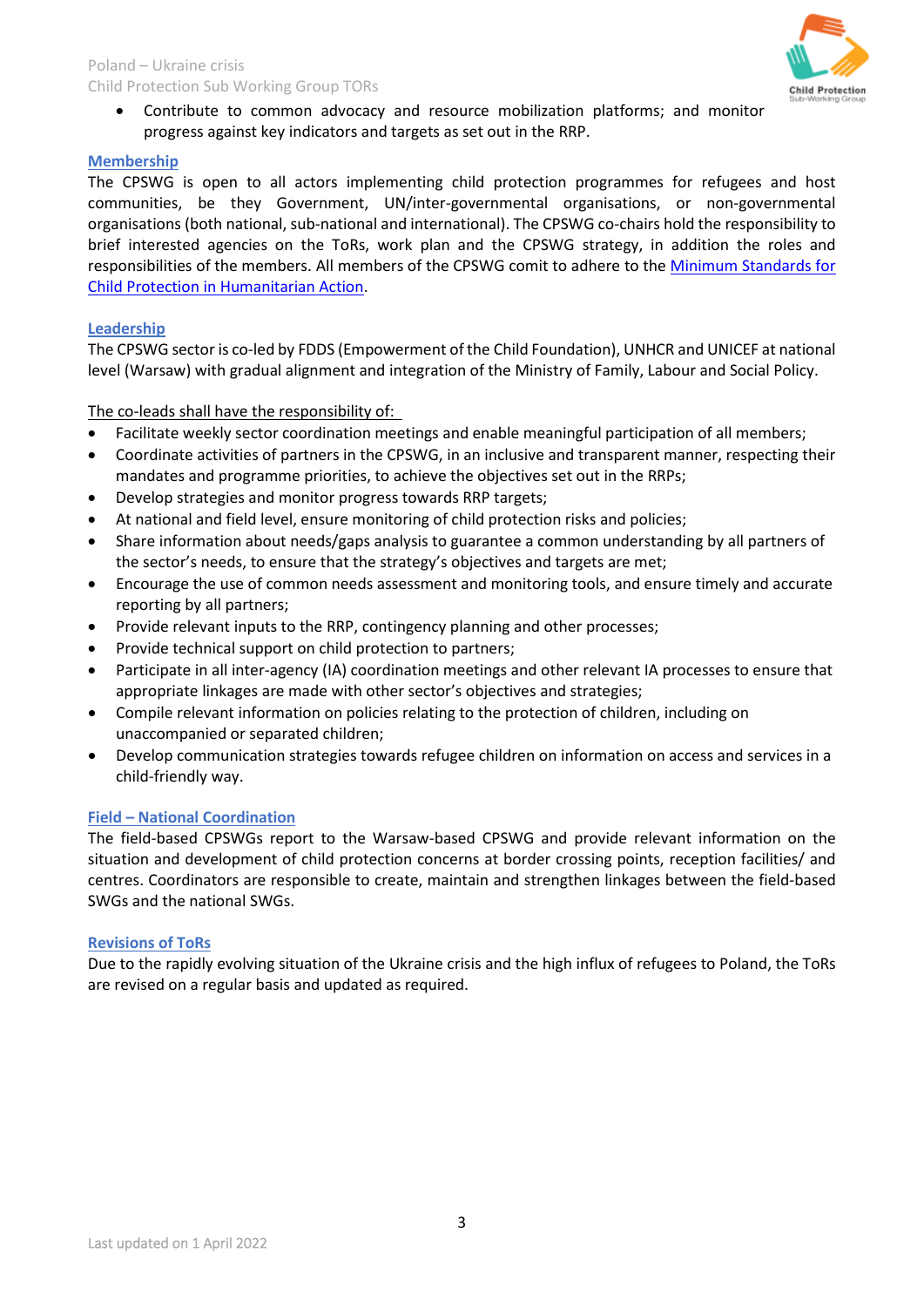

# **Key Responsibilities and Accountability of the CPSWG**

Consistent with the overall objectives, priorities and targets in the Refugee Response Plan (RRP):

- 1. Ensure and support the leadership of the Government of Poland in the protection of children and inclusion of refugee children within the national child protection system
	- Facilitate regular meetings with the relevant government counterparts
	- Update members on relevant information on government policies
	- Frequently liaise with the relevant Ministry of Family, Labour and Social Policy on refugee related matters and ensure inclusion of refugee children into relevant policy documents (including the Child Guarantee)
	- Ensure refugee Child Protection responses are aligned to the national and district Child Protection system and in line with national and global standards
	- Facilitate the relationship with relevant Government counterparts and identify common advocacy messages.
- 2. Ensure the coordination of objectives under the RRP
	- Review standards relevant to the sector
	- Develop sector specific needs assessment and guidance to achieve the sector goals
	- Contribute to needs assessments with the IA coordination group
	- Develop sector specific implementation plans to meet identified needs
	- Agree on priority indicators; prepare regular indicator reports in line with standard agreed at the interagency coordination group.
- 3. Provide a strategic framework for CPSWG in line with the national child protection system
	- Develop a strategy and a work plan and revise them once a year or when needed and share the work plan with members as well as the Inter Sector Working Group;
	- Ensure that activities and programmes of the respective agency are in line with the identified needs and to avoid duplication, including geographical and programmatic gaps;
	- Ensure close coordination between field and national SWGs;
- 4. Strengthen child protection information/ data/ case management
	- As needed support / develop harmonized data collection tools to ensure timely and safe tracking of children at risk and those unaccompanied or separated (UASCs);
	- Develop functioning child protection referral pathways to ensure timely and appropriate access to national and existing case management actors and other service providers;
	- Set-up and maintain an up-to-date common platform for compiling and sharing key tools amongst all members of the CPSWG;
	- Share information about needs/gaps analysis to guarantee a common understanding by all partners of the sector's needs, to ensure that the strategy's objectives and targets are met;
	- Conduct regular mapping of the key areas related to child protection prevention and response.
- 5. Reporting and resource allocation
	- Report timely on CPSWG activities in accordance with the RRP and through the ISWG;
	- Contribute to common advocacy and resource mobilization platforms through regular distribution of consistent reports to all stakeholders to keep them informed about the nature and extent of CP issues, activities undertaken, and results achieved;
	- Develop inter-agency fundraising appeals and represent the CPSWG in donor fora and inter-agency funding mechanisms;
	- Brief donors and relevant stakeholders on child protection concerns and prevention and response activities.
- 6. Strengthen Child Protection capacity and ensure harmonized response
	- Strengthen development and sharing of knowledge and skills, and use of standardised tools, procedures, and protocols to harmonize child protection responses;